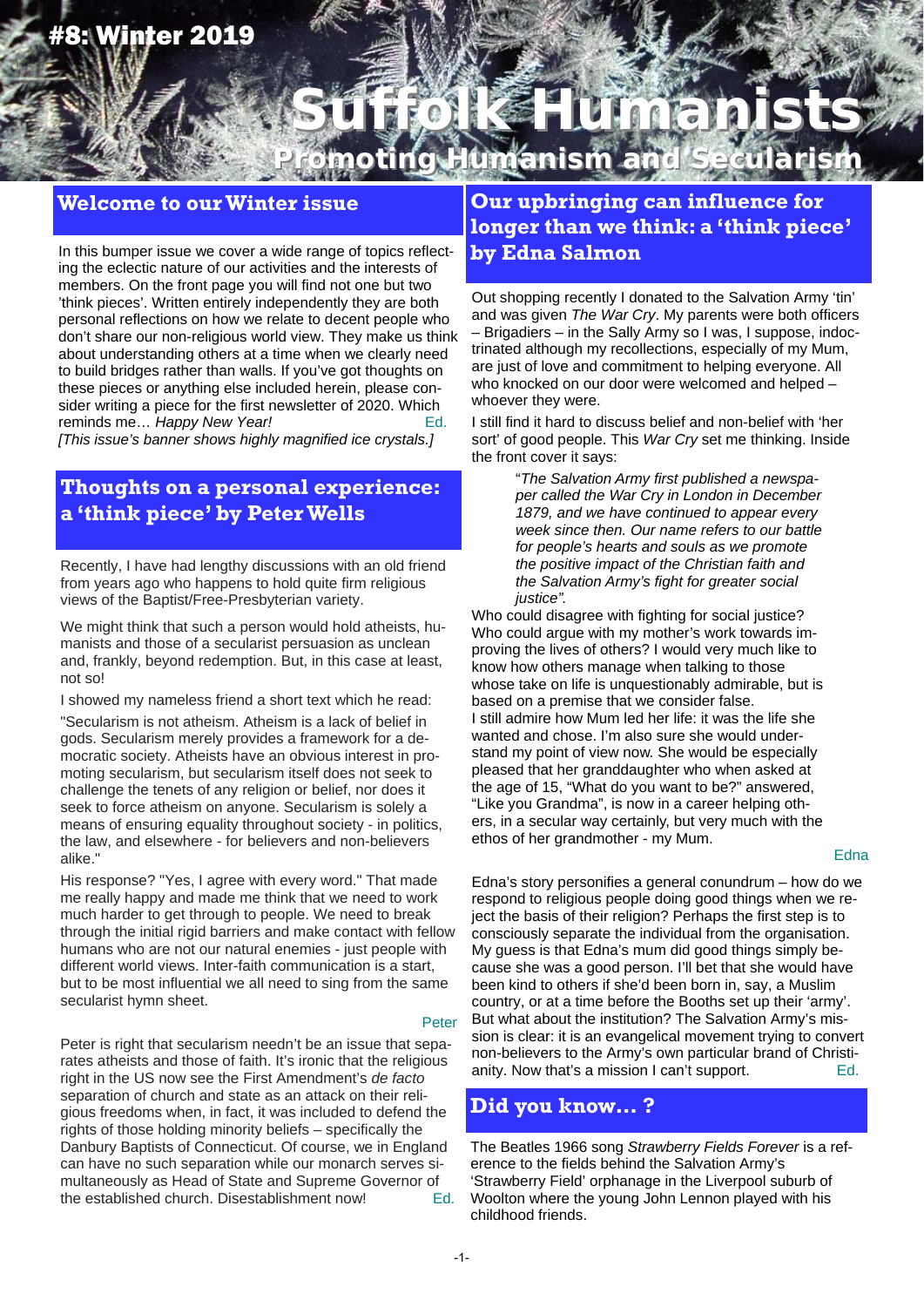# **September: Observatory Visit**  By Mike Whybray

Earlier in the year I gave a talk to members about 'Cosmic Evolution'. As a follow-up, I used my privilege as a member of Orwell Astronomical Society Ipswich (OASI) to arrange a visit to the Orwell Park Observatory at Nacton on the evening of September 12<sup>th</sup>.

Come the night the sky was actually clear (astronomers get used to being clouded out!) and six Suffolk Humanists assembled with our two OASI hosts in the car park. First stop was about 60 steps up to the Belvedere Room, which is a ring-shaped room below the telescope room which has several balconies with tall windows to admire the views over the river Orwell. Here everyone squeezed into an alcove to hear the history of Orwell Park and the observatory from Paul Whiting who, along with other members, has researched how Colonel Tomline came to have it built. In short, he was a very rich Victorian gentleman indulging in the then popular enthusiasm for amateur science. It is believed, however, that he did very little observing himself, delegating this task to a hired astronomer named John Isaac Plummer, and the real purpose of the observatory was to impress his friends and, as a side effect, to provide work for local people.

 After Paul's talk we proceeded upstairs to see the telescope - now named The Tomline Refractor. This is a refracting telescope (i.e. it uses a lens rather than a mirror to collect light) with a 258mm diameter objective lens and a prime focal length of about 3.9 metres. It is mounted on a massive 'equatorial' mount which is angled at 52 degrees (the latitude of Nacton) so that the main axis of rotation of the telescope is exactly aligned with the Earth's spin axis (North-South). This makes it much easier to track stars as they move across the sky due to the Earth's rotation. The telescope sits inside a dome which is lined with mahogany (to impress Tomline's friends!) with a slot which slides open to allow a somewhat narrow view of the sky. The whole dome can be rotated using a large wheel engaging with sprocket teeth on the lip of the tower to allow the telescope to view in any direction. This is an example of great Victorian engineering which still works. The weight-driven clockwork telescope drive is still in place but has been replaced in use by a modern electronic stepper motor.

I had chosen a date when Jupiter, Saturn and the Moon would all be viewable in the sky, as well as faint objects such as the Andromeda galaxy. Sadly by the time Paul had finished his talk the clouds were starting to roll in, so we missed Jupiter, saw the rings around Saturn, and only saw the moon through partial cloud. Another time I will insist on viewing first if the sky is clear so my apologies to our visitors in not doing so this time!

 In its day the telescope was among the top 25 in the world and although it has long since been superseded by telescopes with mirrors wider than the whole dome of Orwell Park Observatory, it is still working continuing its function of allowing us to learn much about our universe simply by focussing the light from distant stars and galaxies.

#### Mike Whybray

*Opposite: Denis Johnston (centre) and Peter Wells (right) with Barbara Richardson-Todd, local self-styled 'post-theist Quaker', in the Radio Suffolk studios.* 



*Above: The 258mm Tomline Refractor Telescope dating from 1874 . Photo courtesy of the OASI.* 

## **October: Book Night**

In a previously untried experiment, the October meeting took the form of a 'Book Night' where members brought along a book (or, in the case of George, two books!) that they thought would be of interest to others. The result was a collection of books covering an extraordinarily broad range of topics only one of which was explicitly linked to Humanism (thank you John Palmer!). History, science, and 'social politics' featured heavily with Barbara Wells bucking the trend with '*The Flavour Thesaurus*', a rather improbable book exploring 99 flavours and their combinations. Reviews of all the books presented are included in the November monthly bulletin which is available on our website. It was an interesting evening and a format worth repeating in the future.

*The Flavour Thesaurus* is by Niki Segnit and is published by Bloomsbury Publishing (2010)

## **Radio Suffolk: 'Tuesday Takeover'**

On Tuesday 29<sup>th</sup> October, we took part in a Radio Suffolk programme on the topic of 'All Faiths and None'. Denis Johnston and Peter Wells represented us in discussions about spirituality, the sanctity of life, and the Golden Rule. In the event it was a somewhat atheist dominated affair with no representation of the Anglican or Roman Catholic churches or the Muslim and Jewish faiths. For further details see the November bulletin.

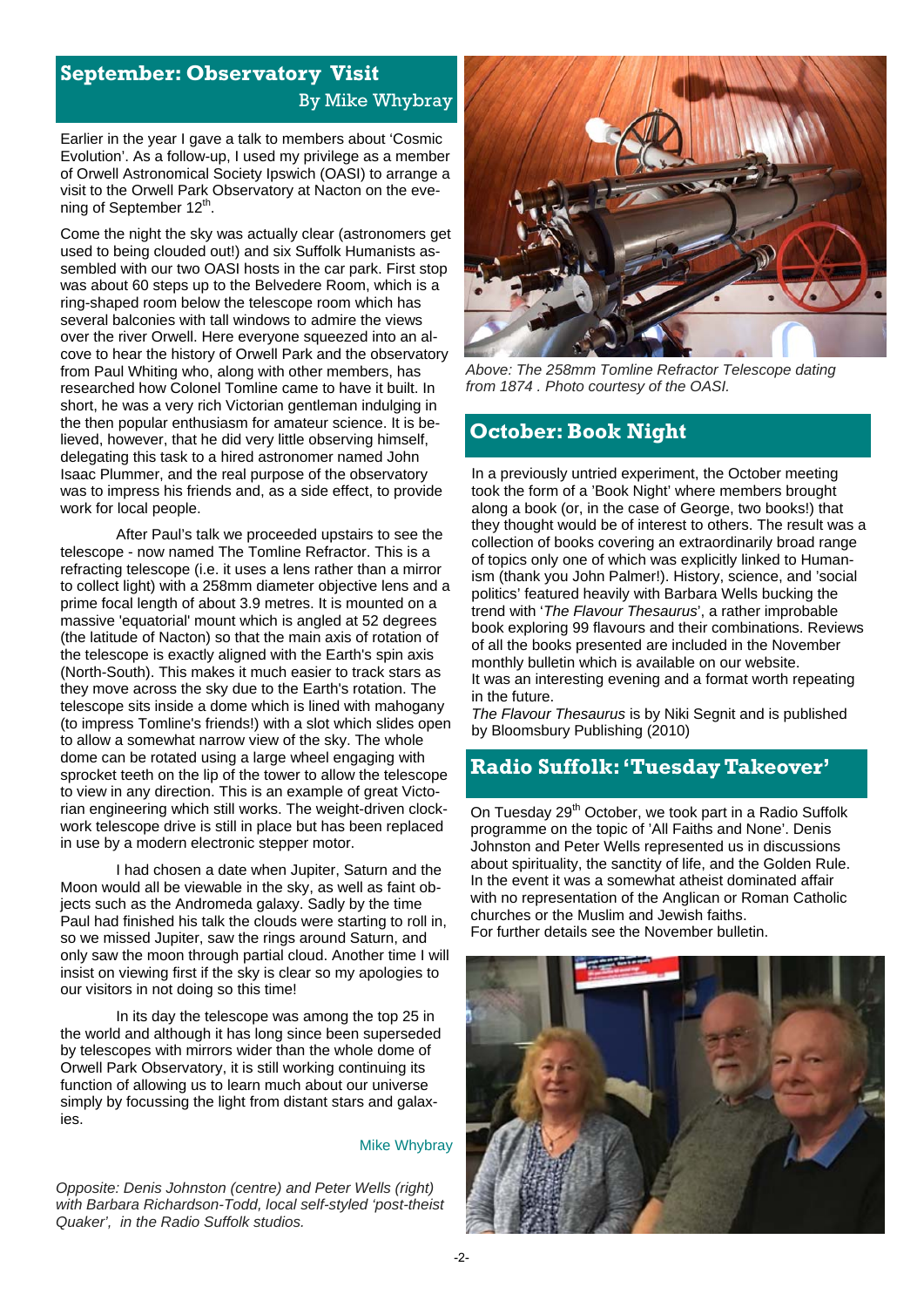## **November: War Art**

#### By George Bethell

At our November meeting last year, Liz and Peter Thompson orchestrated an enjoyable and informative evening of 'War Poetry'. This year, George Bethell gave an illustrated talk on 'War Art' focussing on the way in which war has been portrayed in paintings from the British battle for Quebec (1759) up to the bombing of Guernica in 1937. The first part of the talk demonstrated the transition from 'great military man' paintings (e.g. *The Death of General Wolfe*), through the more democratic paintings of Lady Butler (e.g. *Roll Call after an Engagement*), up to the almost nihilistic paintings of the battlefields of WW1 (e.g. *We are Making a New World*). In the second part of the talk, we looked at the work of two hugely important artists who did much to show us the unvarnished horrors of war: Francisco Goya and Otto Dix. The evening finished with perhaps the most iconic of all C20<sup>th</sup> (anti) war art - Pablo Picasso's *Guernica*. The power of the messages sent by Goya, Dix, Nash, Nevinson *et al* is clear, but given the bloody wars that still rage one wonders - is anyone listening?

#### **George**

PS: Having done 'War Poetry' and 'War Art', should next year's November meeting look at 'War in Literature'? Please let us know your thoughts. The example of the Ed.



*'Non Violence' by Swedish sculpture Carl Reutersward.* 

# **Uganda Humanist Schools Trust: Update**

Last year, Steve Hurd talked to us about the work of the Uganda Humanist Schools Trust in supporting a number of schools in deprived, rural areas of Uganda. At the same meeting, we presented Steve with a cheque to support the Trust's work. Well, the Trust's annual report for 2018-2019 is now available on its website and makes for interesting and uplifting reading. But, as the schools become more successful the pressure to improve and expand grows. In particular, the Trust has decided to support the establishment of a primary school in Katumba, a small village near the border between Uganda and the Democratic Republic of Congo. It is almost impossible to think of a more challenging environment. If you want to read about the Trust's plans and/or make a personal donation please visit www.ugandahumanistschoolstrust.org.

**Everyday Militarism**

At a recent meeting, the Committee discussed the increasing representation of humanists at national and local Remembrance Day services. It was generally felt that this was a step in the right direction but, at the same time, we all expressed some discomfort at the implicit, and often explicit, militarism of such ceremonies. The Peace Pledge Union goes further and actively campaigns against what it sees as the increasing dangers of 'everyday militarism' in our society. Here's what the PPU says:

"Militarism is on the rise in the UK, seeping into ever more areas of life. Cadet forces in British state schools have more than doubled since 2012. The government has spent over £45 million on projects promoting a "military ethos" in schools. Armed Forces Day is now marked in communities around the UK. Members of the Army Reserve have an annual "Wear your uniform to work" day. We are encouraged to applaud soldiers as "heroes" and give to charities to support them, even as the welfare state on which wounded individuals should be able to rely is dismantled in front of us.

At the PPU, we call this situation "everyday militarism". It's a situation in which military ideas, values and imagery find their way into more and more areas of everyday life. This is gradually becoming normal to the point where we can easily forget how disturbing militarism is."

You can read more about the Peace Pledge Union and its work at: http://ppu.org.uk/.

# **Quick Quiz**

These questions are loosely related to things mentioned elsewhere in this newsletter. Good luck!

1: The Salvation Army publishes *The War Cry* but who publishes *The Watchtower*?

- A Mormons
- B Jehovah's Witnesses
- C Seventh Day Adventists

2: In which historic county would you find John Lennon's Strawberry Fields?

A Lancashire B Cheshire C Staffordshire

3: Yerkes Observatory, Wisconsin has the world's largest refracting telescope. What's the diameter of the main lens?

A 20" B 30" C 40"

4: Which of these is covered by the US Constitution's Fourth Amendment?

- A The right of the people to bear arms
- B The right of the people to speak freely
- C The right of the people to be secure in their homes

5: According to the Peace Pledge Union, when were the first white poppies worn?

A 1919 B 1933 C 1946

6: Benjamin West who painted *The Death of General Wolfe* was the second President of the Royal Academy. Who was the first?

- A James Wyatt
- B Joshua Reynolds
- C Thomas Gainsborough

(Answers at foot of back page.)